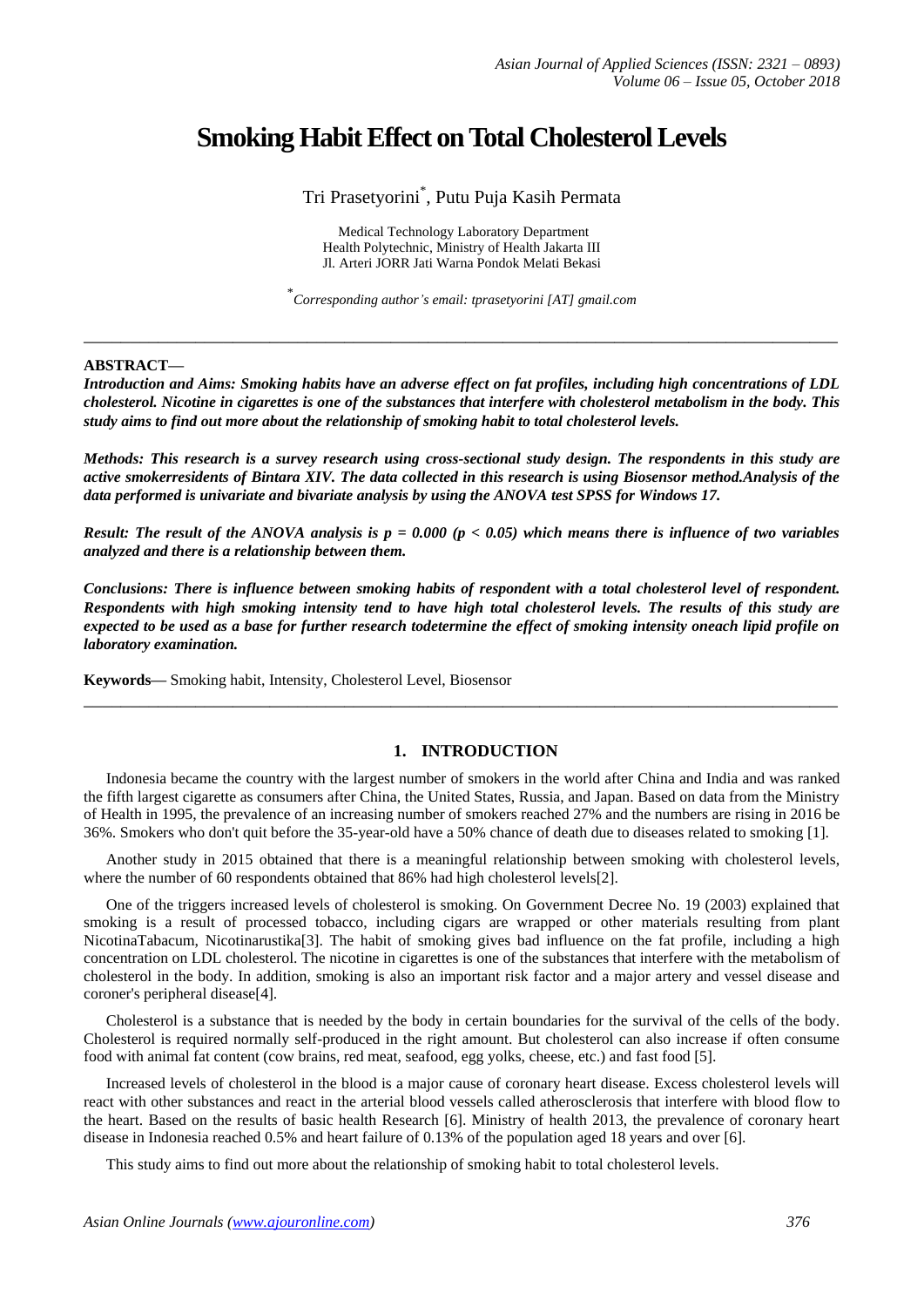# **2. METHODS**

This is the cross-sectional study to find out the correlation between the intensity of smoking with cholesterol levels, judging whether there is a relationship between the smoking intensity and daily cigarettes consumption with cholesterol levels.

Data retrieval is done after the respondents get a description of the research process and sign for inform consent sheet as a sign of approval.

Furthermore, the respondents have done fasting  $10 - 12$  hours before checking cholesterol levels using a biosensor. The data collected was analyzed by using SPSS program 17. The analysis is done using the test ANOVA SPSS for Windows 17.

## **3. RESULTS**

Research on the influence of smoking intensity against cholesterol levels was done in the Bintara XIV, West Bekasi. The respondents of the research were male and female with the active smokers status who are suitable with the requirements of researchers. As many as 48 respondents have filled out the questionnaire research and cholesterol levels has been tested.

**Table 1.**The distribution of the influence of the smoking Intensity against cholesterol levels by age of Respondent

| Age          | <b>Normal</b> | <b>Cholesterol</b> | High | <b>Cholesterol</b> | Total |                    |  |
|--------------|---------------|--------------------|------|--------------------|-------|--------------------|--|
| (Years)      |               | <b>Levels</b>      |      | <b>Levels</b>      |       | <b>Respondents</b> |  |
|              | N             | $($ %)             | N    | $(\%)$             | N     | $(\%)$             |  |
| $12 - 25$    | $\mathcal{L}$ | 4.2                | 3    | 6.2                | 5     | 10.5               |  |
| $26 - 45$    | -15           | 31.2               | 8    | 16.7               | 23    | 47.9               |  |
| > 45         | 6             | 12.5               | 14   | 29.2               | 20    | 41.7               |  |
| <b>Total</b> | 23            | 47.9               | 25   | 52.1               | 48    | 100                |  |

Table 1 shows distribution of respondents according to age of 48 respondents who are smokers obtained the respondent with normal cholesterol levels at the age of  $12 - 25$  years as much as 2 respondents (4.2%), age 26-45 years as much as 15 respondents (31.3%), age  $> 45$  years as 6 respondents (12.5%). While respondents who have high cholesterol levels as much as 2 respondents at the age of 12-25 (4.7%), age 26-45 as many as 8 respondents (16.7%), age  $> 45$  years as many as 14 respondents (29.2%).

**Table 2.**Influence of smoking Intensity Distribution towards the Total cholesterol levels by gender

| Gender | Normal<br><b>Cholesterol</b><br><b>Levels</b> |        | High<br><b>Levels</b> | <b>Cholesterol</b> | Total<br><b>Respondents</b> |               |  |
|--------|-----------------------------------------------|--------|-----------------------|--------------------|-----------------------------|---------------|--|
|        | N                                             | $($ %) | N                     | $($ %)             | N                           | $\frac{9}{6}$ |  |
| Male   | 18                                            | 37.5   | 19                    | 39.6               | 37                          | 77.1          |  |
| Female | -5                                            | 10.4   | 6                     | 12.5               | 11                          | 22.9          |  |
| Total  | 23                                            | 47.9   | 25                    | 52.1               | 48                          | 100           |  |

Table 2 shows the distribution of respondents according to gender from 48 respondents who are smokers, as much of 18 male respondents (37.5%) had normal cholesterol levels and 19 respondents (39.6%) had high cholesterol levels. As many as 5 female respondents (10.4%) had normal cholesterol levels and 6 respondents (12.5%) had high cholesterol levels.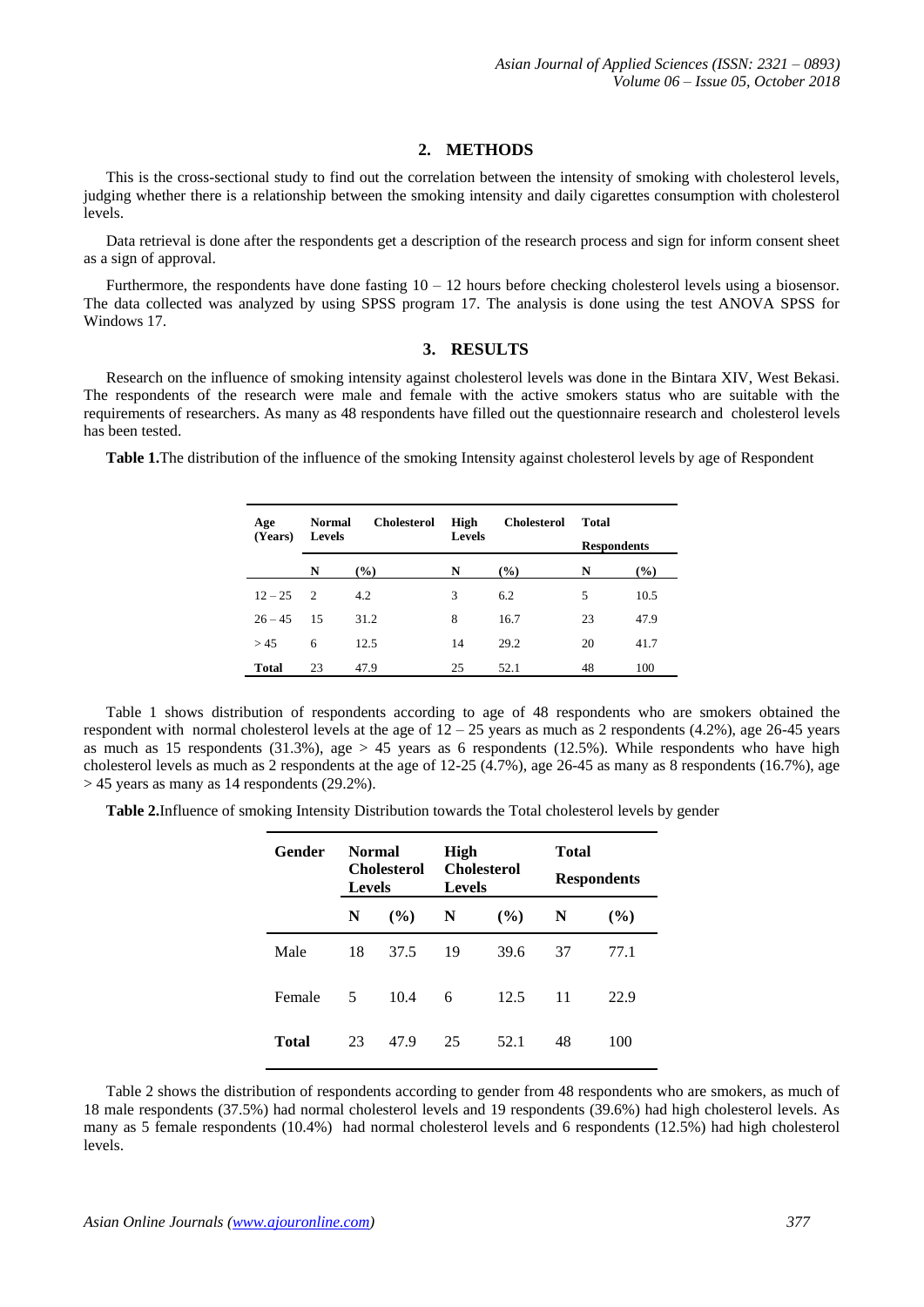| number<br>- of<br>The<br>smoking (bar/day) | <b>Normal</b><br><b>Cholesterol</b><br><b>Levels</b> |      | High<br><b>Cholesterol</b><br><b>Levels</b> |          | <b>Total</b><br><b>Respondents</b> |      |
|--------------------------------------------|------------------------------------------------------|------|---------------------------------------------|----------|------------------------------------|------|
|                                            | N                                                    | (%)  | N                                           | (%)      | N                                  | (%)  |
| $1 - 4$                                    | 7                                                    | 14.6 | $\theta$                                    | $\Omega$ | 7                                  | 14.6 |
| $5 - 15$                                   | 10                                                   | 23.3 | 2                                           | 4.7      | 12                                 | 28   |
| >15                                        | 6                                                    | 12.5 | 23                                          | 47.9     | 29                                 | 60,4 |
| <b>Total</b>                               | 23                                                   | 47.9 | 25                                          | 52.1     | 48                                 | 100  |

**Table 3.**Distribution of Smoking IntensityAgainst The Total Cholesterol Levels

Table 3 about distribution of respondents according to the intensity of smoking shows that from the 48 respondents of smokers, the number of respondents who spent 1-4 cigarettes that had normal cholesterol levels as much as 14.6%) respondents (7, and a strongly high cholesterol as much as 0 (0%) of the respondents. Then the number of respondents who spent 5-15 cigarettes per day who had normal cholesterol levels by as much as 10 (23.3%) of the respondents, and who have high cholesterol levels as much as  $2(4.7%)$  of the respondents. While the number of respondents who spend  $>$ 15 cigarettes per day had normal cholesterol levels by as much as 6 (12.5%) of the respondents, and who have high cholesterol levels by as much as 25 (52.1%) respondents.

## 2. Bivariate Analysis

In this study data obtained were analyzed with *ANOVA* analysis test was processed using the *Statistical Product and Service Solution* (SPSS) with the following results.

|                                            | Kolmogorov-Smirnov <sup>a</sup> Shapiro-Wilk |  |  |                                  |     |        |
|--------------------------------------------|----------------------------------------------|--|--|----------------------------------|-----|--------|
|                                            |                                              |  |  | Statistics df sig. Statistics df |     | $\sin$ |
| Cholesterol levels of total<br>respondents | 093.                                         |  |  | 48 200. $\degree$ 974.           | -48 | 347.   |

#### **Table 4**.Data Normality Test Results

The test of normality of the data used is the Shapiro Wilk due to the number of respondents is less than 50 people. Test results of Shapiro Wilk obtained that the data is normally distributed with p value>0.05. So that the test used was *ANOVA SPSS for Windows 17*.

**Table 5.**Statistical Results of Smoking Intensity Against The Influence of The Levels of Total Cholesterol

|                | Sum of Squares df |    | Mean Square F |        | S1g. |
|----------------|-------------------|----|---------------|--------|------|
| Between Groups | 72,148,642        |    | 36,074,321    | 24.089 | .000 |
| Within Groups  | 67,389,275        | 45 | 1.497.539     |        |      |
| Total          | 139,537,917       | 47 |               |        |      |

Based on the statistical tests by using the test *ANOVA SPSS for Windows 17* between the levels oftotal cholesterol in the group the smoking intensity obtained p value =  $0000$  (p < 0.05).

# **4. DISCUSSION**

Total cholesterol levels obtained from the examination using a *stick test* total cholesterol to the previous respondents to fast for eight hours. High total cholesterol levels if less than 200 mg/dl andhigh cholesterol levels if more than 200 mg/dl.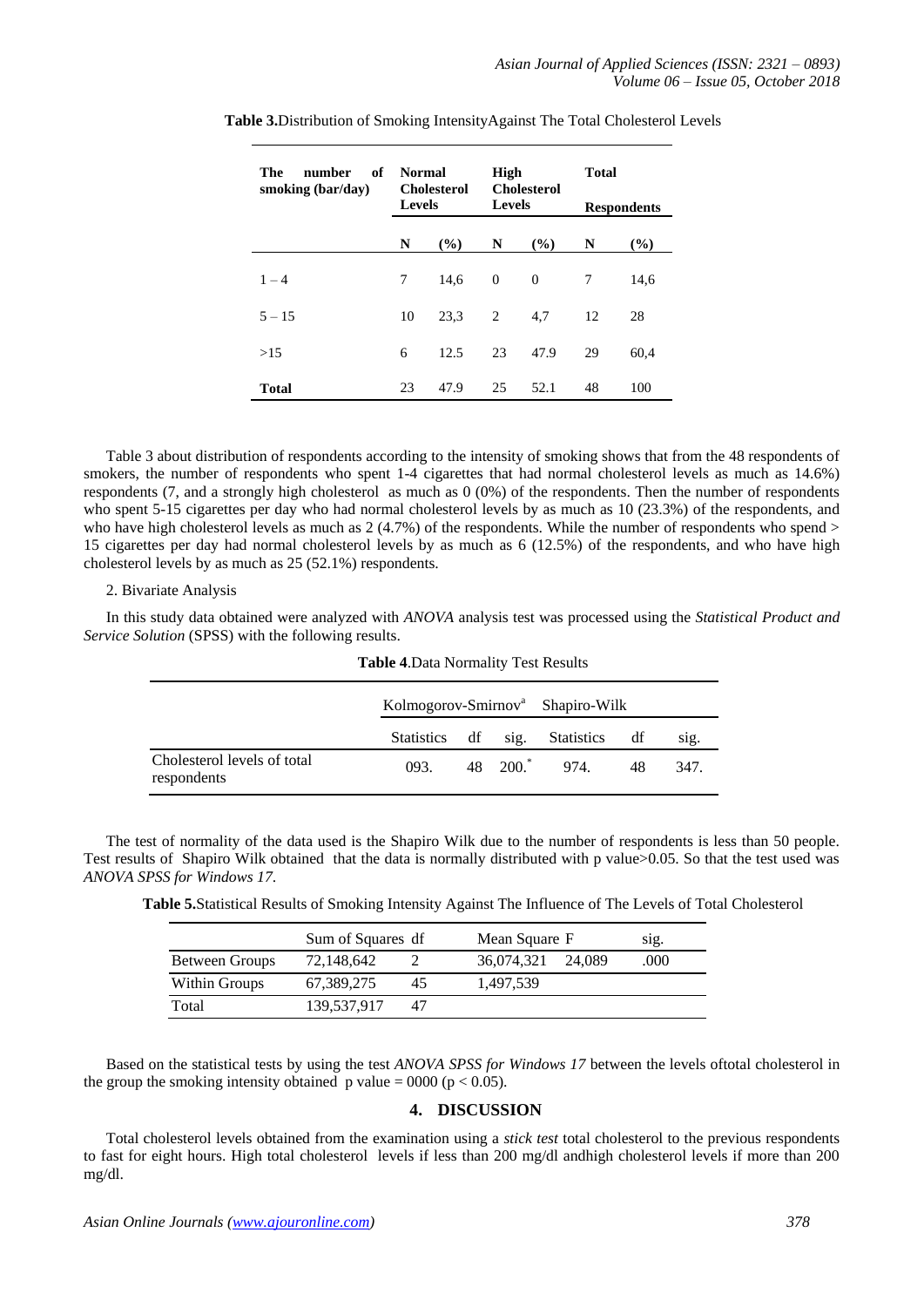Table 1 on the results of the study showed that from 48 respondents, mostly smokers are at the range of age  $26 - 45$ years as many as 23 people (47.9%), high cholesterol levels mostly onrespondents aged elderly above 45 years, that as many as 20 persons (29.2%). While table 2 on the results of the study showed that from 48 respondents, most of the respondents who are smokers are men, as many as 37 people (77.1%).

This is in accordance with the opinion of [7]. that high and low cholesterol levels are affected bymetabolism in the body. After reaching the age of 20 years old, cholesterol levels usually tend to rise. Cholesterol levels in men, generally continuously increased after the age of 50 years. In females, cholesterol levels will stay down inmenopauseperiod , after that the cholesterol levels tends to be higher in men.

The woman will lose 30 to 50 percent of the total muscle mass at the age of 45 years. Due to the aging process, the body's metabolism will naturally slow down and low mobility accelerates the process of replacement of muscle mass with body fat. The decrease in muscle mass helps to reduce calorie consumption and almost every food is converted into fat [8].

In this study was obtained by the respondent who spent 1-4 cigarettes that have normal cholesterol levels by as much as 7 (16.3%) of the respondents, and who have high cholesterol levels by as much as 0 (0%) of the respondents. Then the number of respondents who spent 5-15 cigarettes per day had normal cholesterol levels by as much as 10 (23.3%) of the respondents, and who have high cholesterol levels as much as 2 (4.7%) of the respondents. While the number of respondents who spend > 15 cigarettes per day had normal cholesterol levels by as much as 2 (4.7%) of the respondents, and who have high cholesterol levels as much as 24 (51.2%) respondents. It brings the total cholesterol level differences are significant between respondents who spend 1-4 cigarettes per day, 5-15 cigarettes per day, and > of 15 cigarettes per day.

From the analysis results with the test *ANOVA SPSS for Windows 17* obtained as a result of the form  $p = 0.000$  ( $p <$ 0.05) which means there is the influence of two variables were analyzed and there is relation between the two variables. So the more the number of cigarettes smoked the higher total cholesterol levels of the respondent.

The results of this study in accordance with research, that increased levels of total cholesterol are not significant found on light smokers, whereas a significant increase was found in medium and heavy smokers. According nicotine which is a major component of smoking can increase the secretion of katakolamin which increases lipolysis. This leads to increased levels of cholesterol and VLDL, trigliseryde, as well as lowering the levels of HDL. Smoking can also cause an increase in LDL cholesterol oxidation that will lead to atherosclerosis. Cigarettes contain nicotine which can stimulate an increase in blood pressure and activates platelets cause the coagulation on the wall of blood vessel . Nicotine, carbon monoxide and other materials contained in cigarette smoke can damage blood vessel walls. Nicotine, CO, and other ingredients in cigarette smoke proved to be damaging to endothelial (blood vessel wall), in addition, cigarette smoke affects the fat profile. Research conducted the stated that smoking can increase insulin resistance and fat accumulation is associated with the Center.

Cigarettes contain many harmful elements, such as the nicotine effect on the heart, increase blood clotting and ultimately increase the blood levels of LDL cholesterol and lower HDL cholesterol levels in blood. Long-term nicotine consumption can raise LDL cholesterol and a decrease in HDL cholesterol. In smokers, nicotine is believed can release catecholamines, increase lipolysis, and increased free fatty acids. With the increase of free fatty acids make the production of excessive LDL cholesterol and LDL production with excessive blood levels of HDL cholesterol then by itself will decrease [9].

In smokers, nicotine stimulates the secretion of Catecholamines. This hormone increase FFA by lipolysis. FFA to reach the hearts of the diesterifikasi as triacylglycerols and cholesterol esters are secreted into the blood stream as VLDL that is converted into circulating LDL in the blood [8]. Acrolein may damage the HDL so annoying task of HDL in collecting bad cholesterol or LDL. HDL levels decrease LDL allows to stack and move freely. in the blood stream. Acrolein triggers a process that alters the molecular structure of LDL so that made it is not recognized.

Based on the results in the table above also found that high cholesterol levels on the respondent with the intensity of the light smoking itensity and normal cholesterol levels on respondents with heavy smoking intensity , this is because besides smoking there are any kind of the other things can affect the levels of total cholesterol respondents such as lifestyle and consumption of foods containing cholesterol.

## **5. CONCLUSIONS**

Based on the results of the research, it can be inferred that there is an influence of smoking intensity among respondents with a total cholesterol level of the respondents. Respondents with high smoking intensity tend to have a high total cholesterol levels.